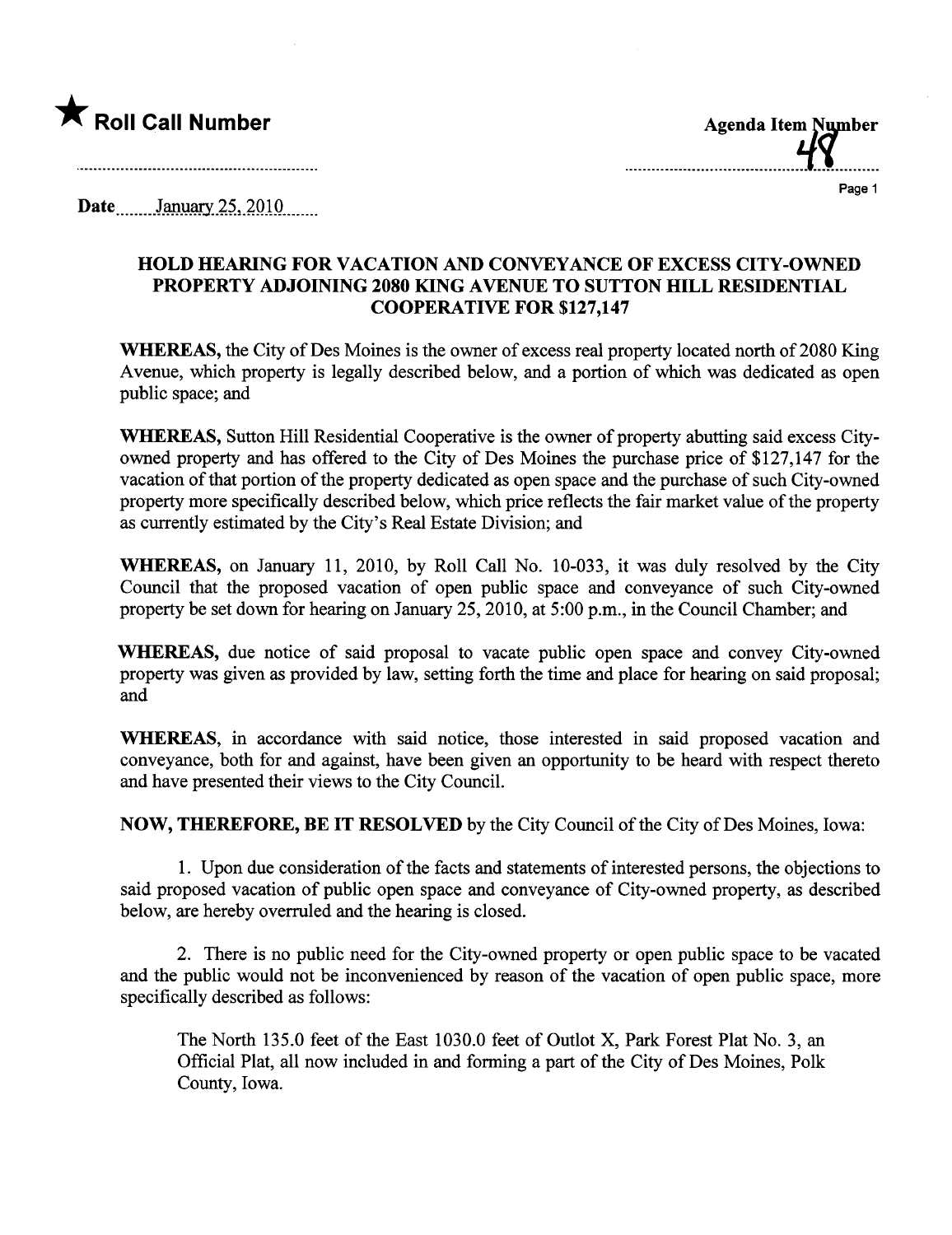

Page 2

Date....... Jan.lRry.is-,)QlQ......

and the contract of the contract of the contract of the contract of the contract of the contract of the contract of

3. That the sale and conveyance of such City-owned property, more specifically described below, to Sutton Hill Residential Cooperative for \$127,147, together with payment by such grantee of the estimated publication and recording costs for this transaction, be and is hereby approved:

The North 135.0 feet of the East 1030.0 feet of Outlot X, Park Forest Plat No.3, an Official Plat, all now included in and forming a part of the City of Des Moines, Polk County, Iowa.

And

The South 14.0 feet of the West 923.0 feet of the East 958.0 feet of the Southeast  $\frac{1}{4}$ of the Northeast  $\frac{1}{4}$  of Section 14, Township 78 North, Range 24 West of the  $5^{th}$  P.M., all now included in and forming a part of the City of Des Moines, Polk County, Iowa.

4. The Mayor is authorized and directed to sign the Offer to Purchase and the Quit Claim Deed for the conveyance identified above, and the City Clerk is authorized and directed to attest to the Mayor's signature.

5. Upon final passage of an ordinance vacating the said open public space and upon proof of payment of the consideration plus \$113.00 for publication and recording costs, the City Clerk is authorized and directed to forward the original of the said Deed, together with a certified copy of this resolution and of the affdavit of publication of the notice of this hearing to the Real Estate Division of the Engineering Department for the purose of causing said documents to be recorded.

6. The Real Estate Division Manager is authorized and directed to forward the original of the Deed, together with a certified copy of this resolution and of the affidavit of publication of the notice of this hearing, to the Polk County Recorder's Office for the purpose of causing these documents to be recorded.

7. Upon receipt of the recorded documents back from the Polk County Recorder, the Real Estate Division Manager shall mail the original of the Quit Claim Deed and copies of the other documents to the grantees.

8. The proceeds from the sale of this property wil be deposited into the following account: Property Maintenance Endowment Fund, SP767, ENG980500.